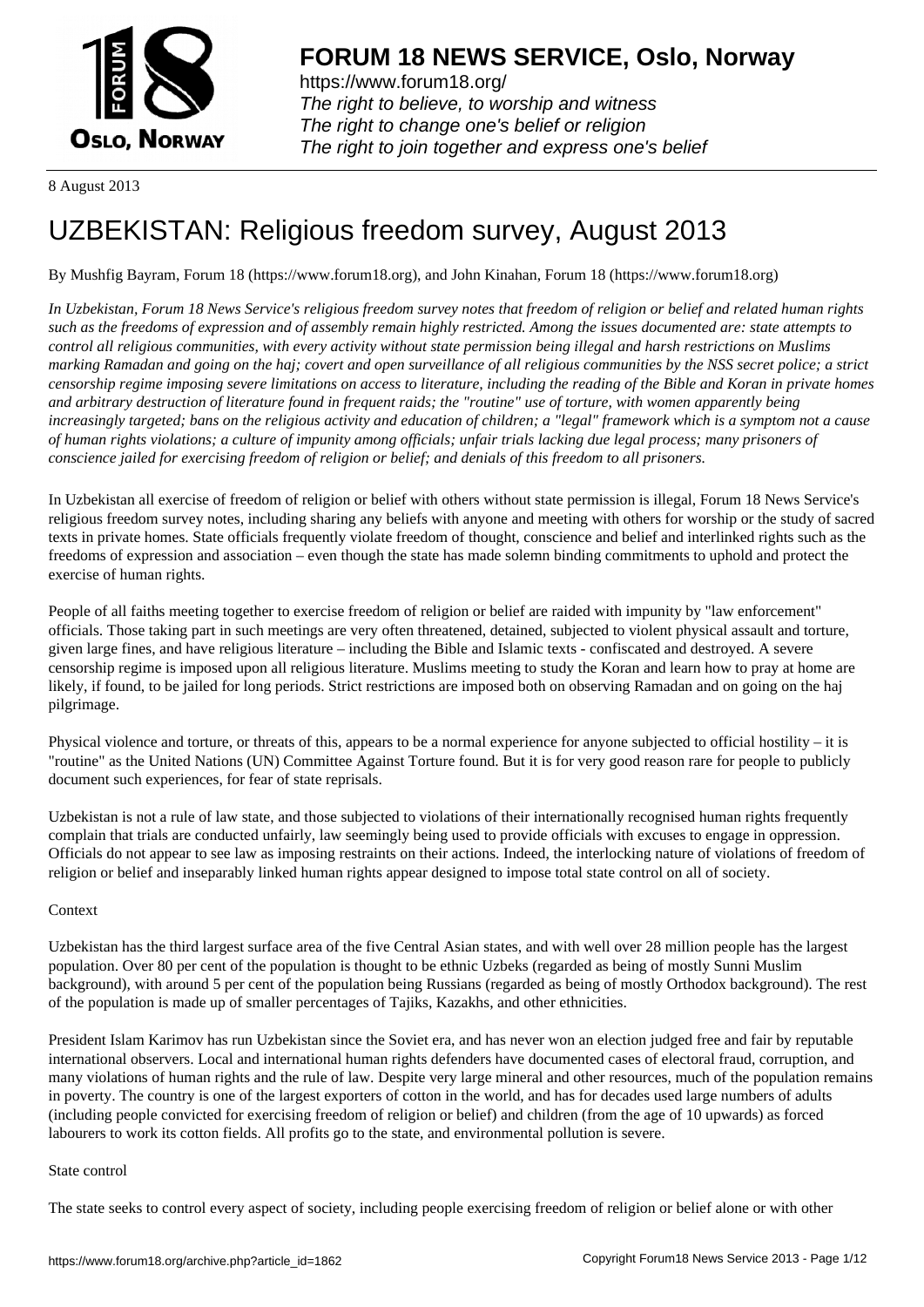- Islam

Islam, because it has the largest number of followers, is the community the government is most interested in controlling. This control is mainly exercised from the inside, by for example appointing all permitted leaders and banning all public manifestations of Islam outside the state-controlled Spiritual Administration of Muslims, or Muftiate.

There is complete control of the selection, education and nomination of imams, in defiance of Article 61 of the Constitution: "Religious organisations and associations are separate from the state and equal before the law. The state does not interfere in the activities of religious associations". It is virtually impossible for any potential imam to graduate from a madrassah (Islamic religious college) if they are thought by the state to be critical of the government. There are informers and agents of the National Security Service (NSS) secret police among students, and students have told Forum 18 that they are periodically summoned to be questioned by the NSS about whether any student is making critical comments about the government.

The state through the Muftiate also controls what imams preach, and the number and location of mosques. One human rights defender, Nodir Akhadov of the Human Rights Society of Uzbekistan, told Forum 18 that in his region, Kashkadarya in the south of Uzbekistan, imams do not now preach in mosques. "When they do, they only quote something from [President] Karimov's books", he stated in August 2013. Abdulaziz Mansur, Deputy Grand Mufti of the Muftiate, was asked by Forum 18 why imams do not give their own sermons in mosques. "We provide them with texts prepared by us, which they preach". Asked why, he said that "some of these Imams are young and inexperienced, and may explain things incorrectly".

## - Ramadan

Ramadan each year sees even stricter than usual controls on Islamic communities. In the current 2013 Ramadan, Muslims in Kashkadarya Region in southern Uzbekistan are afraid to "organise group prayers in their private homes even during Ramadan", Nodir Akhadov of the Human Rights Society of Uzbekistan told Forum 18. He said that the authorities "through the mahalla [local district] committees and their spies make sure that group prayers do not take place in homes."

Many Muslims want to say night prayers together at the end of each day in Ramadan. The authorities have often banned these and iftar meals in restaurants in the capital Tashkent (the only place this normally happens), as well as imposing greater surveillance of mosques, banning night prayers away from mosques. (Iftar is the meal normally taken by groups of Muslims together at the end of their fast each day during Ramadan.)

"Some people who dare to practice their faith openly", and who wanted to hold iftar group meals in their homes, were pressured by the authorities not do so. One example Akhadov gave was of a Muslim who Akhadov knows, and did not want to identify for fear of state reprisals, who had organised an iftar meal for a group of co-residents in their private home. About a week ago they received a phone call from a man who did not give his name, who "threatened the Muslim if he invited people to their home for iftar meals again". The caller, thought to be from the NSS secret police, also used "obscene words."

The authorities in Karshi continue closely monitoring mosques, Akhadov of the Human Rights Society of Uzbekistan stated. Police "film everything, who comes in, who goes out, and if they see any new face they immediately find out from the Imams their names, addresses and phone numbers", he told Forum 18.

This also happens in Tashkent. Yelena Urlayeva of the Human Rights Alliance told Forum 18 that she "saw several cars with police arriving before the midday prayer time at the 'Tura buva' mosque, where over 700 men met to pray". Two police officers stood at the entrance to the mosque checking packages and bags, and four others were secretly filming the men who came to pray. When Urlayeva took photographs of the police, they stopped her taking further photographs and told her that "mosques are control-accessed enterprises, and all photographing of them is banned." Doniyor Abdujabbarov, who was in charge of the police at the mosque, was asked why police filmed people wanting to pray. "You need to ask the higher organs about these questions, not me", he replied.

## - The haj

Uzbekistan routinely imposes severe restrictions on how many pilgrims could take part in the annual haj pilgrimage to Mecca in Saudi Arabia. Only 5,080 out of a potential quota of about 28,000 allocated by the Saudi authorities (based on Muslim population numbers) travelled to Mecca in 2011. This is about the average annual figure from Uzbekistan. About as many pilgrims travelled from Kyrgyzstan, which has only about one fifth of Uzbekistan's population. An official of one Uzbek mahalla (local district), with between 3,000 and 7,000 residents, told Forum 18 that "several people are on the waiting list but maybe only one will go." An "unwritten instruction" bans would-be pilgrims under the age of 45.

Pilgrims are officially screened. An application to go on the haj is made in writing, with a copy of the applicant's passport. Each mahalla committee submits to the local administration its list of applicants for the haj. Local administrations, along with the NSS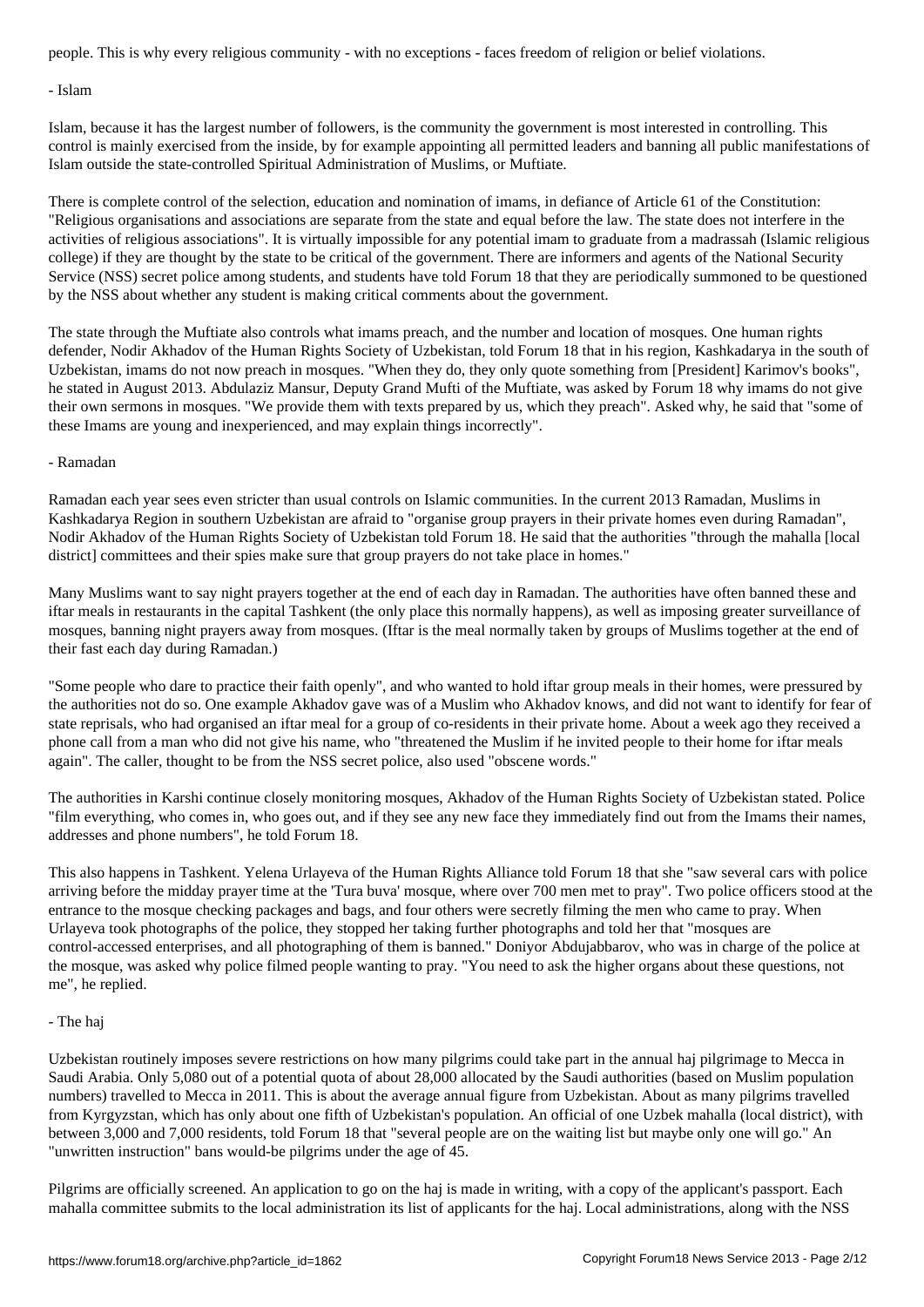central mahalla of a district then compiles a waiting list of applicants. When applicants' turn to go on pilgrimage comes up, they are invited to the local district administration and instructed to collect more documents, including certificates of their place of residence, their health, and a reference letter from their local mahalla committee. The letter gives information about their personal qualities and charitable works.

Even successful passage of this process does not guarantee a haj pilgrimage. Uzbekistan uses exit visas – a Soviet-era idea - to control which of its citizens are allowed to leave the country. Citizens need an exit visa every two years to visit any country apart from nine other former Soviet republics. The NSS secret police maintains an exit ban list – for example of human rights defenders – who may not be allowed to travel.

Special instructions are given to successful applicants on how to behave on pilgrimage, including not to talk to foreigners. These instructions are typically given at meetings for all approved pilgrims. NSS secret police officers reportedly accompany the haj pilgrims.

It is also said in Uzbekistan that successful applicants are arbitrarily removed from the pilgrimage and replaced with the friends or family members of officials. An Imam outside Tashkent, who did not wish to be named for fear of state reprisals, complained that "unofficial payments" more than doubled the cost of the haj. "The number of applicants would be much, much higher if the cost was not so high," he stated.

## - Other religious communities

For other religious communities, the state's primary interest is to keep them within closely controlled geographic and activity related boundaries. Against international human rights standards, the state makes the exercise of rights such as freedom of religion or belief dependent on state permission. All exercise of freedom of religion or belief with others without state permission is an offence.

- Registration a weapon against freedom of religion or belief

Religious communities of all faiths which want to gain state permission to exist must pass through the complex registration procedure. This institutionalises obstacles to exercising freedom of religion or belief. To gain state registration, communities must first have 100 adult Uzbek citizens willing both to be identified as founders and to supply their personal details to the authorities. They must also pay a non-refundable fee equivalent to 50 times the minimum monthly wage. Then, religious organisations must submit two letters of guarantee: one from the district hokimat (administration), confirming that the organisation to be registered has a building which corresponds to public health and fire safety requirements; and one from the mahalla committee (the lowest level of district administration), stating that other mahalla residents do not object to the organisation.

The written approval of both the relevant local hokimat and mahalla is necessary before a religious community can even apply for state registration from the Ministry of Justice.

Mahalla committees, theoretically independent but in practice under state control, are used to maintain controls over religious believers of all faiths, and have been used to block registration attempts by Protestants and Jehovah's Witnesses. They are also used in periodic crackdowns on all religious communities, as well as to monitor members of the majority Muslim community by vetting applications from Muslims who want to make the haj pilgrimage. Public health, fire safety, and similar regulations have also been used to bar registration and to harass religious communities, through inspections allegedly to check whether registered communities are observing regulations.

All non-Russian Orthodox and non state-controlled Muslim exercise of freedom of religion or belief is banned in the north-west region of Karakalpakstan [Qoraqalpoghiston].

The ban on the unregistered exercise of freedom of religion or belief is underpinned by various articles in the Criminal Code and the Administrative Code. For example, Administrative Code Article 240 ("Violation of the Religion Law") Part 1 punishes: "Carrying out of unauthorised religious activity, evasion by leaders of religious organisations of registration of the charter of the organisation, and the organisation and conduct of special children's and youth meetings, as well as vocational, literature and other study groups not relating to worship". Punishments range from fines of 50 to 100 times the minimum monthly salary to being jailed for up to 15 days.

Even when a religious community has followed the state's demands and obtained permission to exist from a local authority, registration – and hence permission to carry out any religious activity - can still be refused. This has happened in the case of the Eskhol Full Gospel Church in Tashkent, which has repeatedly been denied state registration. Officials have claimed that the Church's "letters of guarantee", or formal permission to function in a geographic area, from the Hokimat of Tashkent's Chilanzar district and from the First Katta Mahalla Committee did not correspond to official requirements.

However many religious communities do not get as far through the application process as this. When Jehovah's Witnesses in the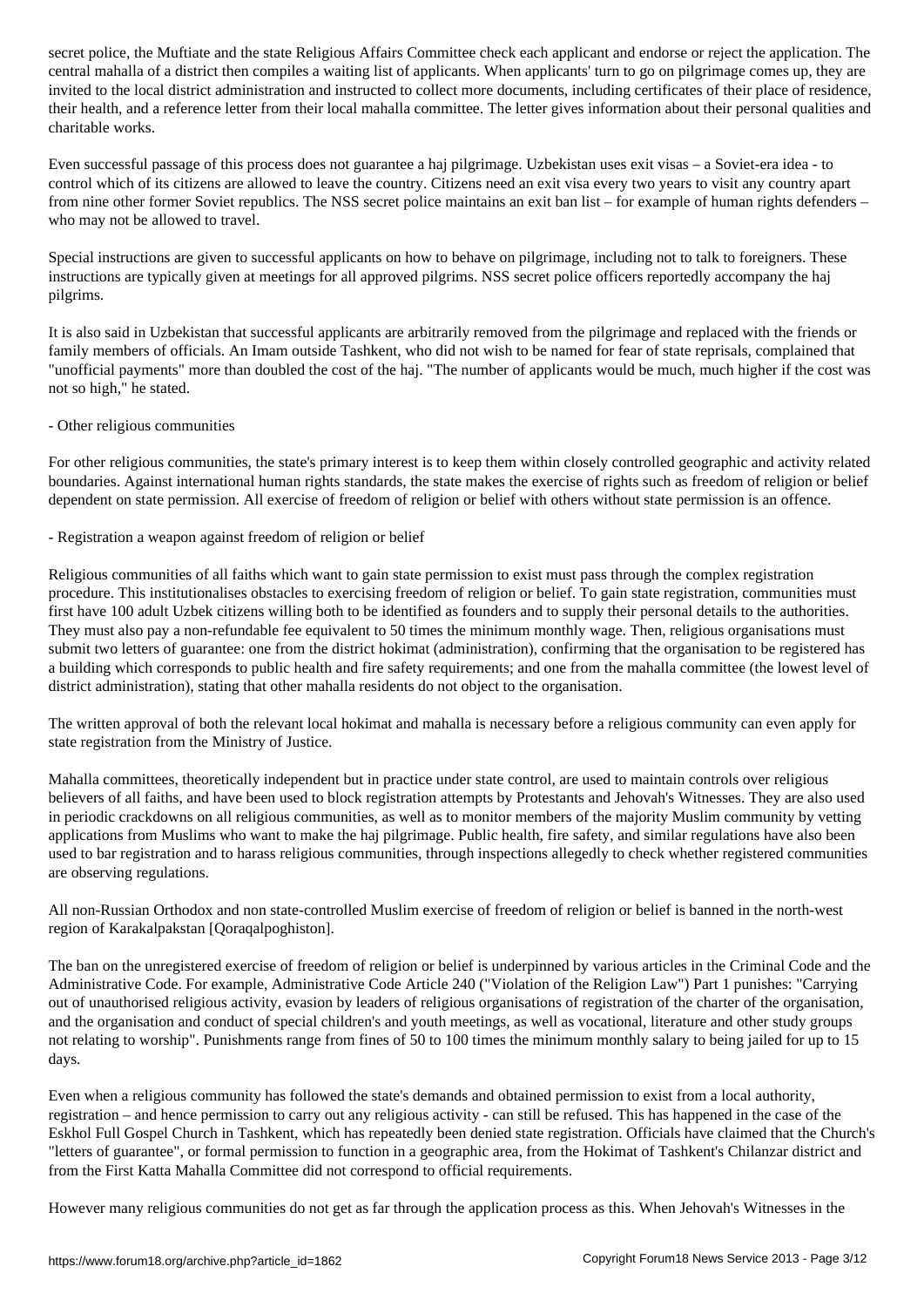and the 10 community members were threatened with death and each given fines of five years' minimum wages. Bailiffs made repeated visits to confiscate property to pay the fines.

Registration of new communities or communities which have long existed but which the government does not like remains almost impossible. It also does not guarantee that they will keep registration and stay open if granted registration – even if they comply in full with all the authorities' formal demands. Many mosques have reportedly been closed or stripped of their registration in rural areas. For example, one independent human rights defender – who wished to remain anonymous for fear of state reprisals - told Forum 18 of a small mosque in Gulistan Mahalla in the southern Kashkadarya Region's Nishan District. This was built by local Muslims on their own initiative, but was then stripped of its registration in June 2009. Local Muslims were "advised" by the local Justice Department to re-register the mosque as a tea house. Similarly, Protestants have noted that some of their communities have been stripped of registration for no known reason, a fate also suffered by Jehovah's Witness, Hare Krishna and Baha'i communities. Many religious communities of all faiths have tried unsuccessfully to gain registration.

The experience of many communities, registered or unregistered, is that repression can occur at any time, with no regard for whether or not a community is registered. For example, police and NSS secret police raids, or expulsions of Muslim, Protestant and Hare Krishna university students affect followers of registered or unregistered communities.

If communities are registered, they are subject to extra-legal demands from the authorities. A three page April 2007 document from Andijan [Andijon] regional Hokimat, seen by Forum 18, revealed the extent to which state officials expect religious communities to obey them. Amongst other directives, a Protestant pastor was ordered to draw up a plan with the state Religious Affairs Committee "to prevent missionary activity." Regional representatives of the Muftiate and of the state Religious Affairs Committee are ordered to "bring under constant close observation all officially registered religious organisations" and "to strengthen the struggle with people conducting illegal religious education and organising small religious gatherings." Officials refused to discuss with Forum 18 why, although religion and state are formally separate, officials issue orders to religious communities. Echoing Soviet times, officials see no reason not to interfere in the internal life of religious communities, and expect that their orders will be obeyed.

Communities like the Council of Churches Baptists who - as is their right in international law - refuse to be registered with the state are targeted for raids and large fines. They refuse on principle to register, as they have found that registration leads to unwarranted state interference in normal religious activities.

Speaking in April 2013 in Geneva at the UN Human Rights Council Universal Periodic Review of Uzbekistan, the then First Deputy Justice Minister Esemurat Kanyazov rejected criticism of the requirement that religious communities – and other non-governmental organisations – must gain state registration. "We have a procedure of requiring permission." He stressed that religious organisations – along with NGOs and commercial organisations – must have registration. But he denied any problems in achieving registration, insisting: "I don't believe the procedure is difficult".

Religious communities – whether Muslim or of other faiths – are not able to buy, build or open places of worship freely. Some places of worship have been confiscated. Currently, the state is moving to deprive the registered Baptist Union of the "Joy" Summer Camp it owns in Tashkent Region's Bostanlyk District. Raids on Christian children's camps took place this summer and also in the past. Raids in 2009 on the "Joy" summer camp were associated with a state-imposed forcible change of leadership of the Baptist Union; it remains unclear why this change was imposed.

Ways used to isolate religious communities from their co-religionists abroad include refusals to renew visas – used in 2008 against Uzbekistan's Chief Rabbi – and expulsions - used against Protestants and Jehovah's Witnesses. Two long-term residents of Uzbekistan born in the country but who held foreign passports – Jehovah's Witnesses Yelena Tsyngalova and Oksana Shcherbeneva - were deported in summer 2012 to punish them for discussing their faith with others.

Even those who flee the country face Uzbek government attempts to have them sent back for trial. Recent cases include a Protestant, Makset Djabbarbergenov, who gained UN High Commissioner for Refugees refugee status in Kazakhstan, and imam Khabibullo Sulaimanov who fled to Kyrgyzstan. Both were claimed to be Islamist terrorists.

## Surveillance

State officials are acutely interested in controlling all exercise of freedom of religion or belief. So the NSS secret police carries out both covert and open surveillance of all religious communities. Members of a variety of religious communities have told Forum 18 of hidden microphones in places of worship, the presence of NSS agents during meetings for worship, and the recruitment of spies within communities – including among leaders.

NSS agents "have a vehicle with tinted windows, and ten minutes before the end of the service they wind down the window enough to allow them to film everyone leaving," one Christian reported. "The NSS especially tries to recruit among the leaders, trying to find out how what's going on within each community, who is going where, how much money each gets, where the community gets its money from," another source told Forum 18.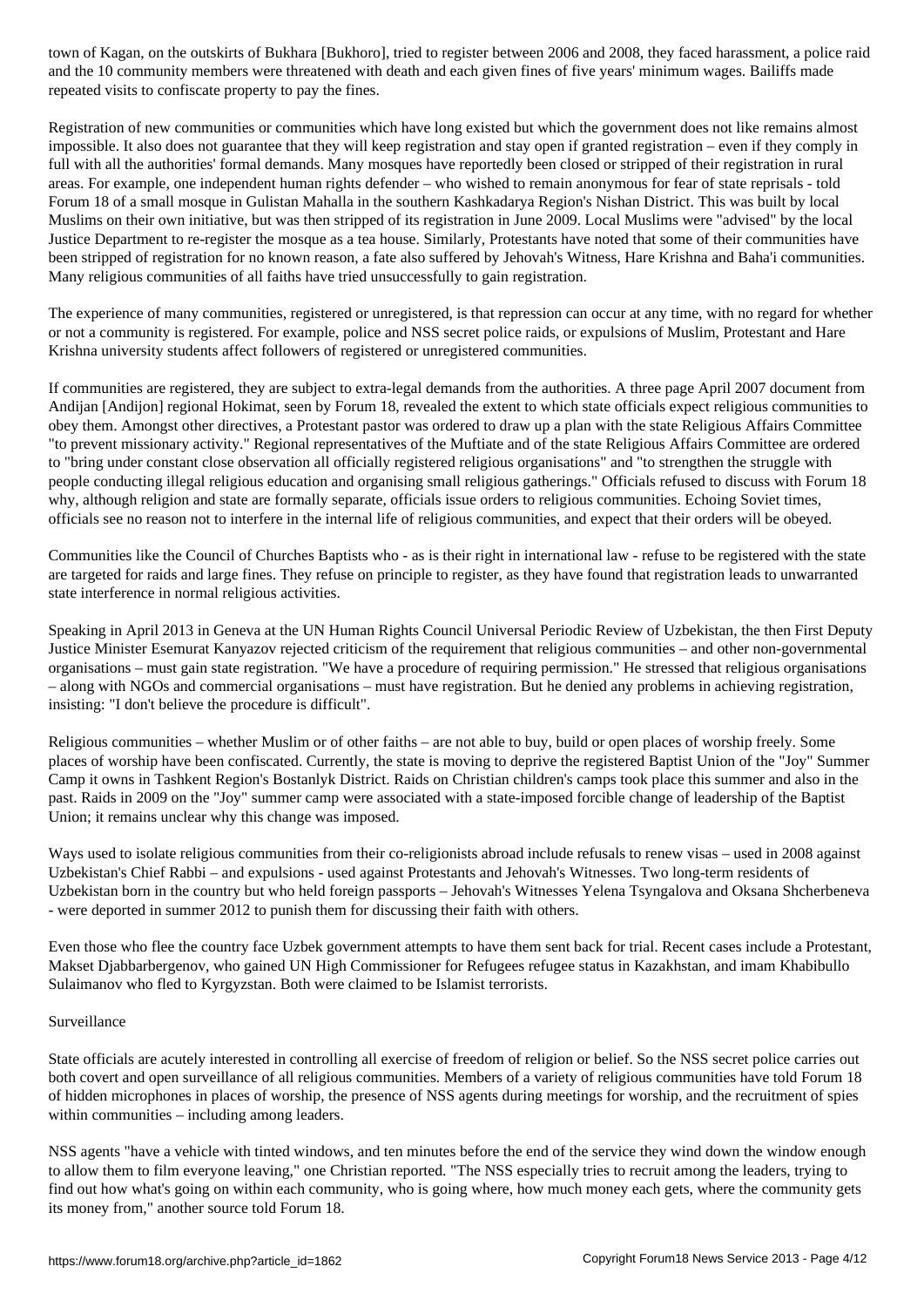Religious literature in Uzbekistan is under tight state control. The import and production of literature – including the Koran and the Bible - is strictly controlled, with compulsory prior censorship by the state Religious Affairs Committee. The International Post Office confirmed to Forum 18 in 2007 that imported copies of the Koran in Arabic were censored by the state Religious Affairs Committee. Only registered communities can seek permission to print or import material.

Criminal Code Article 246 Part 1 punishes "Smuggling, that is carriage through the customs border .. without the knowledge of or with concealment from customs control .. materials that propagandise religious extremism, separatism, and fundamentalism". This is punishable by imprisonment for between 10 and 20 years.

Relatively little literature about the majority Islamic faith is allowed to be published, and none is imported officially. Some Islamic books are no longer published, such as Imam Muhammad ibn Ismail al-Bukhari's book "Sahih al-Bukhari". This is a collection of hadiths which Sunni Muslims regard as the most authentic compilation.

Censorship of religious literature is required under Article 19 of the Religion Law. This bans the "manufacture, storage and distribution of printed items, films, photographs, audio and video recordings and other materials containing ideas of religious extremism, separatism and fundamentalism". It also states that: "Delivery and distribution of religious literature published abroad is done after expert analysis of its contents is carried out in the order prescribed by law."

Publication and distribution of religious literature within Uzbekistan is also subject to compulsory prior censorship. Administrative Code Article 184-2 punishes: "Illegal production, storage, or import into Uzbekistan, with the intent to distribute or actual distribution, of religious materials by physical persons". Punishments are a fine of between 50 and 150 times the minimum monthly wage, "with confiscation of the religious materials and the relevant means of their production and distribution". Criminal Code Article 244-3 punishes "illegal production, storage, import or distribution of religious literature". It carries – if there has been a previous administrative conviction - a maximum sentence of a fine of between 100 and 200 times the minimum monthly wage, or up to three years' imprisonment.

Religious literature – whether Muslim, Christian, Jehovah's Witness, Baha'i or of other faiths – is routinely confiscated in police raids on places of worship and private homes. Even legally imported materials as well as Uzbek-produced materials that have passed the censorship are confiscated. The state Religious Affairs Committee routinely tells prosecutors and courts that such literature is "extremist", "banned" or "not for use outside a registered religious community". Either the state's Religious Affairs Committee or in provincial areas - teachers at local university philosophy departments decide whether religious material should be banned by producing so-called "expert analyses".

Court often ignore legal violations in "expert analyses". For example, a November 2012 "analysis" prepared by Begzod Kadyrov, Chief Specialist of the government's Religious Affairs Committee claimed he had within one day read 1,300 books, 2,100 brochures, 450 leaflets, 50 magazines, watched 200 video cassette tapes, and listened to 350 audio cassette-tapes. "This beats the Guinness Book of Records", a local Protestant observed to Forum 18. Violations of legal procedure are commonplace in such cases, such as when a court ordered a Bible and New Testament destroyed after an "expert analysis" by an official of the local Muslim Board. This occurred even though the Religious Affairs Committee is the only body authorised to conduct such "analyses".

Such alleged "expert analyses" are routinely used as an excuse to confiscate any book the authorities decide to confiscate. Numerous court verdicts seen by Forum 18 order that such literature – including Muslim books or Christian Bibles - be destroyed. This is normally by burning. "We will continue to fine you and burn your literature", one police officer in Tashkent told local Baptists in July 2009.

Uzbekistan's postal authorities actively collaborate in censorship of publications sent from abroad. One customs Inspector told Forum 18 that 80 to 90 per cent of all imported or posted religious literature confiscated is Muslim. The Post Office routinely opens parcels of religious books and magazines sent from abroad, sending examples to the Religious Affairs Committee who decide whether to destroy the literature or return it to the sender. "I do not understand why normal religious books need to be confiscated or destroyed", a post office employee told Forum 18. But, they continued, "we are small persons, and need to obey orders". Information from abroad on the internet which the authorities dislike, including Forum 18's own website, also continues to be blocked.

Many followers of a variety of beliefs are afraid to keep religious literature in their homes, a cross-section of people have told Forum 18. Baptists, for example, told Forum 18 in June 2013 that "Church members have repeatedly been warned recently that keeping a Bible at home is allowed, but reading it can only be done at specially designated places for carrying out religious rituals". Such warnings are set out in "expert analyses" of confiscated literature by the government's Religious Affairs Committee, and presented to courts to justify confiscations and fines on owners.

Officials often ignore published law in carrying out raids, prosecutions, and punishments against people who keep religious literature without state permission in their homes. "You won't find this in any law", another Protestant – who asked not to be

Censorship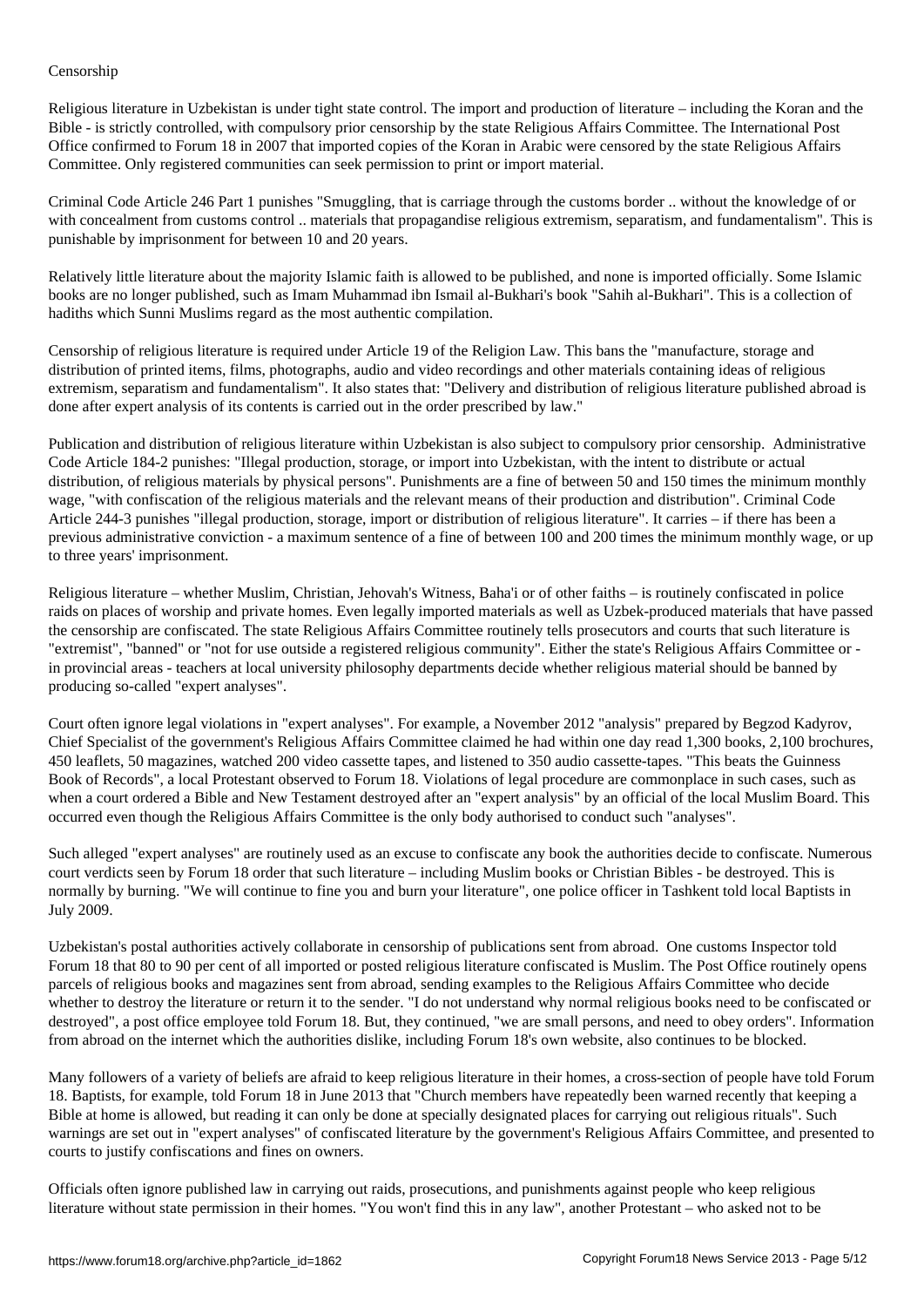Protestant noted. Other Christians have taken all the books they have to state-registered places of worship. The state's pressure is so strong that some believers think they have no choice but to destroy their own sacred texts. For example, the Protestant also cited with distress cases where individuals have reluctantly destroyed their own Christian books, including Bibles. "I personally know of three such cases," the Protestant told Forum 18. "Many other Christians said to me they can't bring themselves to destroy their Bibles."

Studying sacred texts with others and praying together with them in a private home can lead to severe punishments. This is especially so for Muslims, who face long jail sentences for this "offence". Followers of other faiths, such as Christianity, are typically given large fines for this "offence". In a May 2013 case, one Protestant was given one and half years of corrective labour, after being convicted under criminal charges of the "illegal production, storage, import or distribution of religious literature".

The de facto state ban on religious literature in private homes causes particular difficulties for those who do not have state-registered places of worship. Council of Churches Baptists, for example, refuse to seek state registration, arguing – in line with international human rights law - that permission is not necessary to meet for worship. Contrary to Uzbekistan's international human rights obligations, the state therefore bans Council of Churches Baptists from having places of worship where religious literature might be kept.

It appears that charges of the illegal possession of religious literature are being used as an excuse to punish people exercising their freedom of religion or belief in other ways. For example, in the case of Protestant Sardorbek Nurmetov (see below) he was first detained on the street by police, then taken to a police station to be tortured, and only then was his home searched for allegedly illegal literature. Also, charges for this "offence" were only brought after he made a formal complaint about police brutality. Forum 18 knows of other cases where searches of homes for allegedly illegal literature and charges for this "offence" only happened after the people concerned were targeted by the authorities.

Denials of access to sacred texts and the possibility of openly praying with others does not stop if someone is jailed. Prisoners of conscience and ordinary prisoners have both experienced being banned from praying openly or reading religious literature such as the Koran or Bible.

## Torture

Violence and torture, or threats of this, by police and other officials are "routine" the United Nations Committee Against Torture found in 2007. This continues. Asphyxiation with a gas mask – known in police slang as the "little elephant" - is a common torture in police stations. "The detainee has the impression that the officers are going to kill him," a human rights defender told Forum 18 in August 2012. "Even the strongest person can hold out for no more than 30 seconds."

The UN Convention against Torture and Other Cruel, Inhuman or Degrading Treatment or Punishment, which Uzbekistan acceded to on 28 September 1995, defines torture as: "any act by which severe pain or suffering, whether physical or mental, is intentionally inflicted on a person for such purposes as obtaining from him or a third person information or a confession, punishing him for an act he or a third person has committed or is suspected of having committed, or intimidating or coercing him or a third person, or for any reason based on discrimination of any kind, when such pain or suffering is inflicted by or at the instigation of or with the consent or acquiescence of a public official or other person acting in an official capacity".

Under Article 6 of the Convention Uzbekistan is obliged to arrest any person suspected on good grounds of having committed torture. Under Article 4 Uzbekistan is obliged to try them under criminal law which makes "these offences punishable by appropriate penalties which take into account their grave nature".

Forum 18 notes that the many victims (including children) of Uzbekistan's widespread use of torture normally choose not to complain or make their suffering public, because of the traumatic nature of their experiences, fear of state reprisals, and strong social pressures against women in particular speaking out about male violence. In addition, cultural traditions of "honour" can destroy a woman's good name if she is known to or thought to have been the victim of sexual violence or even if she has been alone – for example overnight - with male police officers who are unrelated to her.

Occasionally on the record, and frequently off the record, Forum 18 is told of the threat or use of torture, including rape. Such methods are used to try to force adults and children to renounce their beliefs or to make confessions implicating themselves or others.

Torture and threats usually follow after the frequent police and secret police raids against unregistered religious communities. For example, officers in Khorezm Region in July 2012 made Jehovah's Witness paediatrician Gulchehra Abdullayeva stand facing a wall for four hours with no food or water while the temperature was above 40 degrees Centigrade. The officers forced Abdullayeva to put on the gas mask, but she was unable to do so. They then forcibly put it on her, bruising her and causing a black eye, to block her air supply. She was also fined five times the minimum monthly wage. Police also gave her a pre-prepared statement about her involvement in Jehovah's Witness activity for her to sign, and asked her for information about her fellow Jehovah's Witnesses.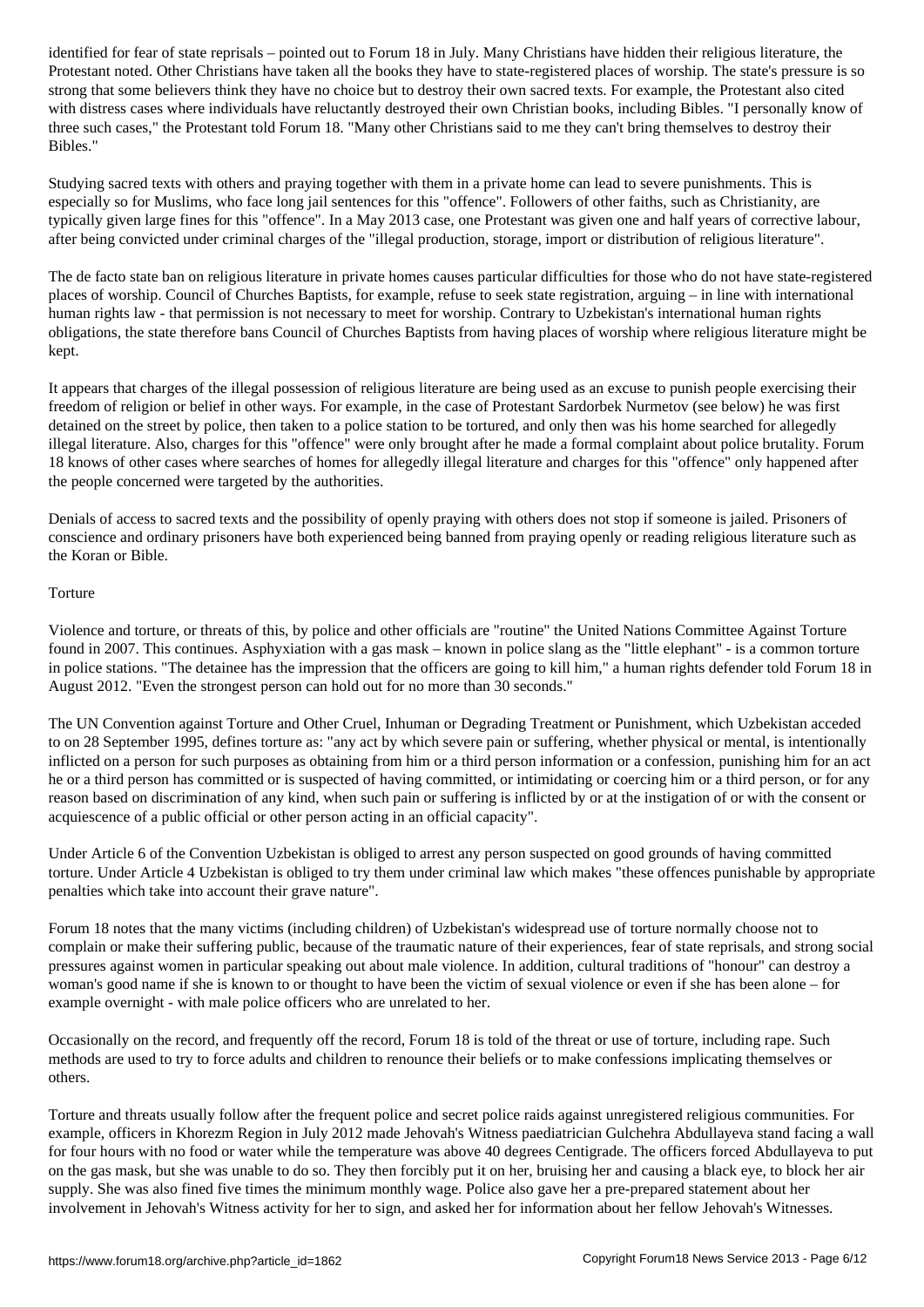Torture used against those arrested for exercising their freedom of religion or belief – including Muslims, Christians and Jehovah's Witnesses – has also involved "informal" methods. These include severe physical violence, leading to concussion accompanied by police pressure on hospitals not to treat victims.

Women in particular are often targeted by such assaults, including sexual violence. In a not untypical incident in 2010 - the month, location, belief involved and details of which are confidential - female religious believers detained during a police raid were threatened with having their clothes forcibly removed, being tortured with electricity, and then pictures of them being raped by male criminals being made public.

Some religious communities suspect that women are increasingly being targeted by the authorities. "Ever more frequently, not only brothers but sisters too suffer persecution," Baptists told Forum 18 in July 2013. This pattern of male officials particularly targeting women has been experienced by many people in Uzbekistan.

Formal complaints about torture are ignored. Sardorbek Nurmetov, a Protestant in the north-western Khorezm Region, was in June 2013 hit at a police station five times with a thick book on the head and chest, and his legs were kicked. As a result of this, Nurmetov became "dizzy, weakened, and felt like vomiting". Police refused his requests to call an ambulance. After he went to hospital on being released, the hospital – who refused to send an ambulance when they realised it was to help a torture victim – themselves informed police who took Nurmetov to a police station to pressure him into not complaining. Despite this, Nurmetov did submit a formal complaint at the police station, demanded that action be taken. Urgench [Urganch] Police, instead of taking action against those implicated in the crime of torture, opened an administrative case against Nurmetov for illegally storing religious materials in his home.

## Children

Police and schoolteachers have told children that if they attend any place of worship – including mosques and churches – they will be punished. For example, in November 2010 the authorities in Angren warned local registered religious communities not to be involved in unspecified "proselytism" and "missionary activity", as well as not to allow children and young people to take part in meetings for worship, Saidibrahim Saynazirov, Deputy Head of the Administration, made these demands at a meeting of representatives of a variety of religious communities. He also demanded that the communities provide him with lists of their members. When asked what legal basis he had for his demand for membership lists, Saynazirov told the meeting "it's not in the law but we recommend that you do it".

Saynazirov claimed to the meeting that on his initiative the authorities closed a mosque which was attended by school pupils for Friday prayers, and the Imam of the mosque was fined. He did not identify the mosque or imam. Two weeks before the meeting, Saynazirov and local police raided the local Baptist church's Sunday morning meeting for worship. Two schoolgirls present were later called to a police station and pressured to write statements against the Church's Pastor Vyacheslav Gavrilov, and to stop attending the Church.

In another example, in November 2009 police in south-east Uzbekistan began a campaign against children attending places of worship. The authorities' campaign, which also used the state-controlled mass media, attacked schools and parents who allow children to attend religious "sects" and mosques. Baptist and Jehovah's Witness children were summoned and threatened by police and mahalla committees. Measures against Muslim children were ostensibly taken to stop them from attending Friday prayers in school time, but Forum 18 found that the measures were in practice aimed at preventing them from attending mosque at any time. Three school headteachers confirmed to Forum 18 separately that none of their children attend mosque even outside school hours, two of them declaring bluntly to Forum 18: "Children are not permitted to attend mosque." Asked why they cannot do so, one headteacher told Forum 18: "Because they are still children." The campaign took place as the authorities used a film, "In the Clutches of Ignorance", to encourage intolerance of members of smaller religious communities, including Jehovah's Witnesses, Seventh-day Adventists, Presbyterians and Methodists.

Official imams have complained that they cannot teach Islam to children. Non-state controlled religious education is forbidden. For example, in June 2013 a Muslim father and son who taught the Koran to school-age children in Tashkent Region were prosecuted. Both men - Mirmuhiddin Mirbayzaiyev and his son Sirojiddin - face the possibility of up to three years in jail. Parents who brought their children to the Islamic religious lessons were fined.

## Religious tolerance?

Officials claim that religious tolerance flourishes in the country. But state-run TV has repeatedly shown films – which school and university students are strongly encouraged to watch - inciting intolerance and hatred against members of smaller religious communities - especially those said to share their beliefs with others. Other state-run media, such as newspapers and websites, similarly encourage religious intolerance and hatred. Raids on and fines imposed against members of smaller religious communities can accompany such media campaigns, but it is unclear whether there is a direct link. Such raids and fines are common, irrespective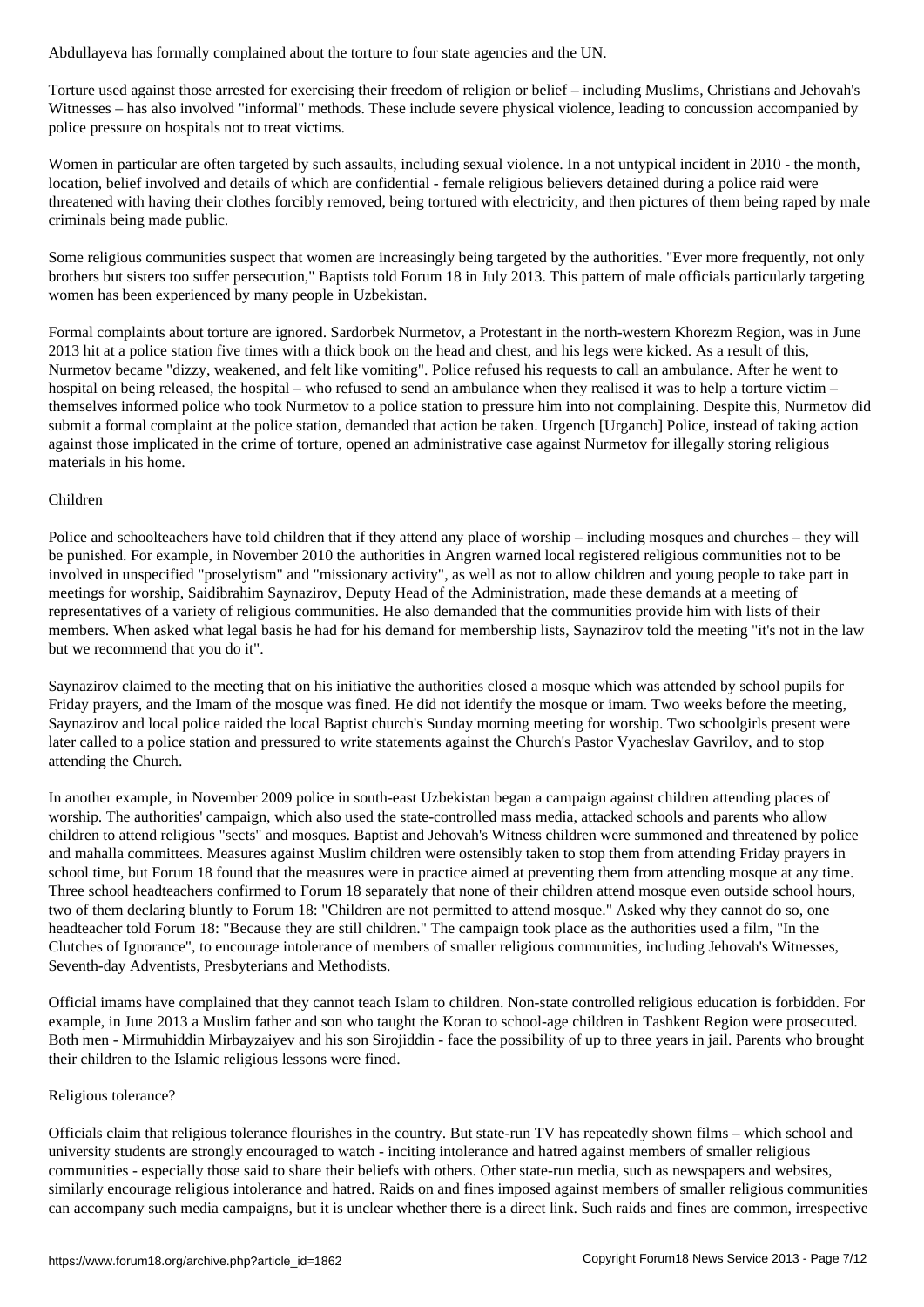"Legal" framework a symptom not a cause of human rights violations

When the harsh 1998 Religion Law was adopted, President Islam Karimov claimed it was necessary to counter "Wahhabis" - a term that has been widely used by officials to denote groups they do not like, including even Jehovah's Witnesses, non-state favoured devout Muslims, and Islamist militants. President Karimov stated in a 1 May 1998 speech, broadcast nationwide, that "such people must be shot in the forehead. If necessary, I'll shoot them myself." Such remarks indicate that the laws are a symptom of why freedom of religion or belief violations take place, not the root cause of such violations. The root cause would seem to be the state's wish to control all of society, combined with a culture of impunity for officials carrying out unjust and oppressive actions.

Numerous articles in the Religion Law, Criminal Code and Code of Administrative Offences are used to punish anyone exercising their freedom of religion or belief. As mahalla Chair Nurmina Askarova, who took part in a raid on Baptists meeting for worship without state permission, put it to Forum 18 in February 2012: "we told them to attend another church in Chirchik, which is registered." She went on to claim that "we treat everybody equally, both Christians and Muslims", stating that "we closed a mosque in our mahalla, for instance, and asked worshippers to attend a mosque which is both bigger and registered in the neighbouring district".

Legal charges brought against people do not necessarily reflect what they actually did. This can lead to people being charged using laws punishing the exercise of freedom of religion or belief, when this freedom is not involved in the actions they actually carried out. It can also, as noted below, lead to accusations of violence being made against people without there being any credible evidence that they carried out or have any sympathy with acts of violence.

Similarly, in Uzbek "laws" there are often no clear definitions of the "offences" banned, such as "proselytism" or "missionary activity". This leaves much room for frequently exercised arbitrary official interpretations.

The unregistered exercise of freedom of religion or belief is banned under Article 8 of the Religion Law. This states that "a religious organisation has the status of a juridical person and can only carry out its activities after registration by the judicial agencies." This making of the exercise of human rights dependent on state permission is contrary to the International Covenant on Civil and Political Rights, ratified by Uzbekistan in 1995. Article 8 also states that a central agency of a religious organisation must be registered by communities "in at least eight territorial divisions of the republic of Uzbekistan (a region, the city of Tashkent or the Republic of Karakalpakstan)". The Russian Orthodox, the Baptist Union (as against unregistered Baptists), Catholics and Pentecostals are currently the only smaller religious communities with a central administration. As the majority of smaller communities have not managed to be registered in eight territorial divisions, they have no right either to exist.

Article 9 therefore also bars communities from carrying out normal activities, for example run a religious educational establishment. Similarly, Article 10 of the Religion Law states that "religious educational establishments acquire the right to operate after registering with the Justice Ministry and receiving the appropriate licence. (..) Persons teaching religious subjects at religious educational establishments must have a religious education and carry out their work with the permission of the appropriate agency of the central administration."

Fines for a wide range of manifestation of freedom of religion or belief - including activity without state permission – are generally 50 to 100 times the minimum monthly wage. The numbers and scale of raids and fines imposed on members of smaller religious communities may be increasing. Raids are usually accompanied by the seizure of all religious literature police can find, while participants are often threatened or beaten. Many raids on religious communities – including a July 2012 Sunday morning raid on a Protestant family singing hymns with a friend in their own home - are justified as "anti-terrorist activity," although police – if prepared to comment - are often unable to specify to Forum 18 what threat such raids are supposed to stop.

Within Uzbekistan's police apparatus, it is often the Anti-Terrorism Police who investigate cases involving people of all beliefs exercising their right to freedom of religion or belief.

In addition to fines, punishments under the Administrative Code for the "illegal" exercise of freedom of religion or belief can involve short-term detention of between 3 and 15 days, which has been irregularly used against Protestants, Jehovah's Witnesses and Baha'is. Before her June 2012 deportation, Jehovah's Witness Shcherbeneva was sentenced to 15 days' imprisonment with the costs of imprisonment to be deducted from her. However, fines are a more common punishment.

Other "laws" used to prosecute people exercising their right to freedom of religion or belief include:

- Administrative Code Article 201, Part 2 banning: "Violation of the procedure for holding religious meetings, street processions, or other religious ceremonies". This is punishable with a fine of between 80 and 100 times the minimum monthly salary, or being jailed for up to 15 days.

- Administrative Code Article 202 banning: "Granting to the participants of gatherings, meetings, and street demonstrations without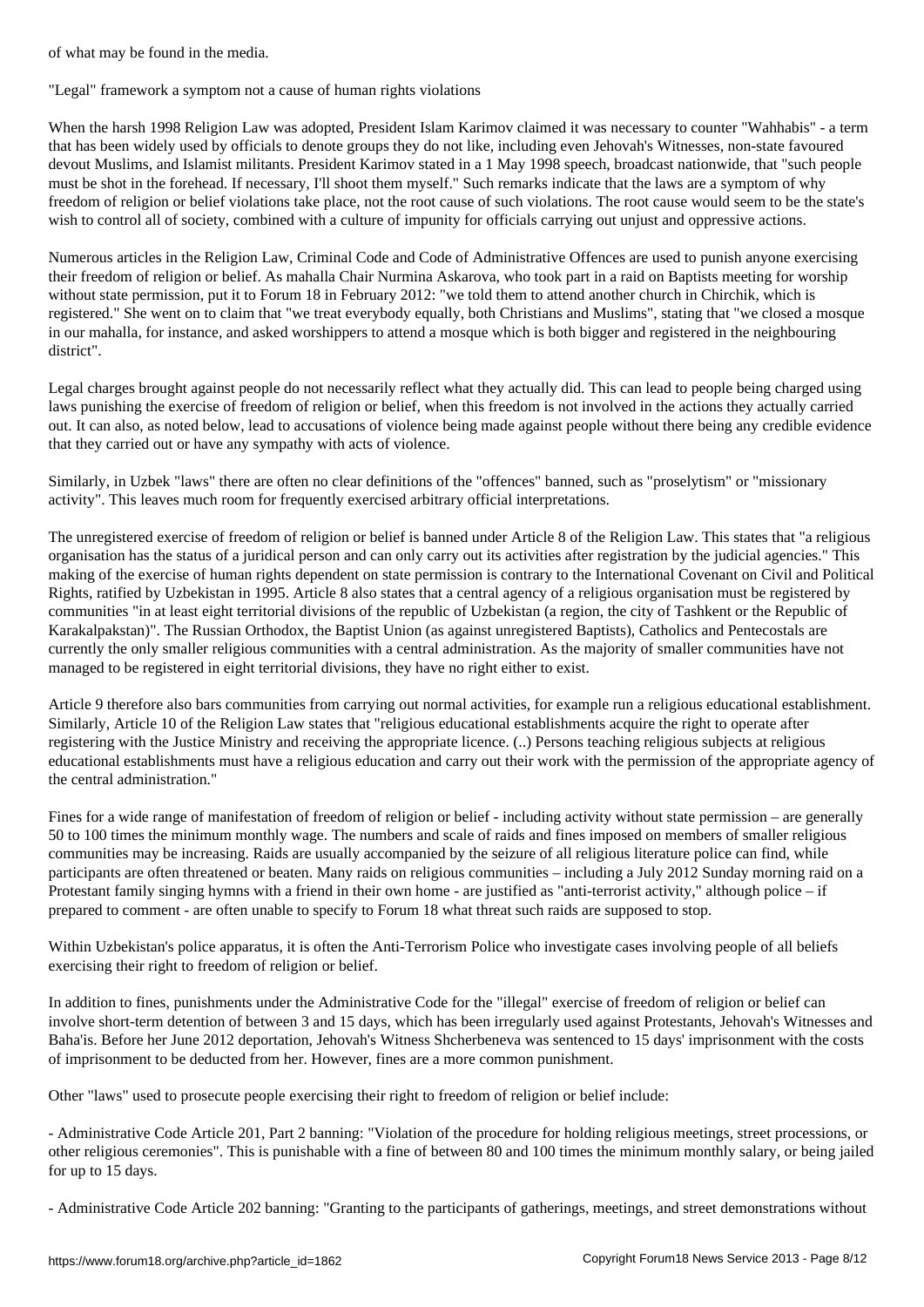the conditions for conducting such activity is punished with a fine of between  $\mathcal{L}$ monthly salary for ordinary citizens, and between 70 and 150 times the minimum monthly salary for officials.

- Criminal Code Article 216-1, which punishes: "Inducement to participate in the activity of illegal public associations, religious organisations, movements, or sects". This carries penalties of between a fine of 25 times the monthly minimum wage and three years corrective labour. It has occasionally in the past been used against Jehovah's Witnesses.

- Administrative Code Article 194, Part 1 punishing: "Failure to carry out the lawful demands of a police officer or other persons carrying out duties to guard public order". Punishments are a fine of up to twice the minimum monthly salary.

- and Administrative Code Article 195 ("Resisting the orders of police officers") carries punishments of between four times the minimum monthly salary and 15 days detention.

Although members of smaller religious communities are often fined, they are not - unlike Muslims - frequently brought to criminal trial and jailed. An exception is Tohar Haydarov, who received a 10-year sentence on drug-related charges in March 2010 which his fellow Baptists insist were fabricated to punish him for his exercise of freedom of religion or belief. Pentecostal pastor Dmitry Shestakov was freed in January 2011 after completing a four-year sentence for leading an unregistered religious community. Also imprisoned have been Jehovah's Witnesses.

Sharing any beliefs with anyone is punishable under a variety of laws. These include:

- Article 5 of the Religion Law, which states that: "Actions aimed at attracting believers of one confession to another (proselytism) are forbidden, as is other missionary activity";

- Administrative Code Article 240 ("Violation of the Religion Law") Part 2, which punishes "attracting believers of one confession to another (proselytism) and other missionary activity". Punishments are fines of between 50 and 100 times the minimum monthly salary, or being jailed for up to 15 days;

- Administrative Code Article 241, which punishes: "Teaching religious beliefs without specialised religious education and without permission from the central organ of a [registered] religious organisation, as well as teaching religious beliefs privately". Punishments range from fines of 5 to 10 times the minimum monthly salary, or being jailed for up to 15 days.

- and Criminal Code Article 216-2, which states that: "attracting attracting believers of one faith to another (proselytism) and other missionary activity, will, after the application of penalties under the Code of Administrative Offences for similar activities, be punished by a fine of between 50 and 100 times the minimum wage or up to six months' detention or up to three years in prison". This was one of the Articles used against devout Muslim Khayrullo Tursunov, extradited back to his native Uzbekistan from Kazakhstan in March 2013 against the express wishes of the UN Committee Against Torture, who was in June given a 16-year jail sentence for the alleged "extremist" exercise of freedom of religion or belief.

Reinforcing the bans on sharing beliefs and on religious small groups, Criminal Code Article 229-2 punishes: "Teaching religious beliefs without specialised religious education and without permission from the central organ of a [registered] religious organisation, as well as teaching religious beliefs privately". Punishments range from fines of 50 to 100 times the minimum monthly salary, and corrective labour or imprisonment for up to three years.

The then First Deputy Justice Minister Kanyazov, speaking at the April 2013 UN Human Rights Council Universal Periodic Review of Uzbekistan, rejected calls for sharing beliefs to be decriminalised. "For us, inter-confessional accord is the most important thing. It's a delicate question. Any violations, any wrongdoing in this area could lead to unforeseeable consequences," he claimed.

Kanyazov stated – without explaining why this claim was relevant – that 90 per cent of the population is Muslim. "Decriminalisation of missionary activity could have very negative consequences. Our legislation is completely appropriate for us." He did not explain what "negative" or "unforeseeable" consequences would happen, if Uzbeks were allowed to speak freely about their beliefs with other Uzbeks.

Article 216-2 of the Criminal Code also punishes "illegal religious activity, evasion of registration of a religious organisation's charter by its leaders, conducting special meetings for young people, work groups, and other circles and groups, unrelated to worship, by religious leaders and members of religious organisations." Punishments range from a fine of between 50 and 100 times the minimum wage, up to six months' detention, to up to three years in prison.

Muslims exercising their freedom of religion or belief have been prosecuted under many of the above articles, but appear to be more likely to be prosecuted under the Criminal Code. Articles mainly used against Muslims include:

- Article 156 ("Acts intended to humiliate ethnic honour and dignity, insult the religious or atheistic feelings of individuals, carried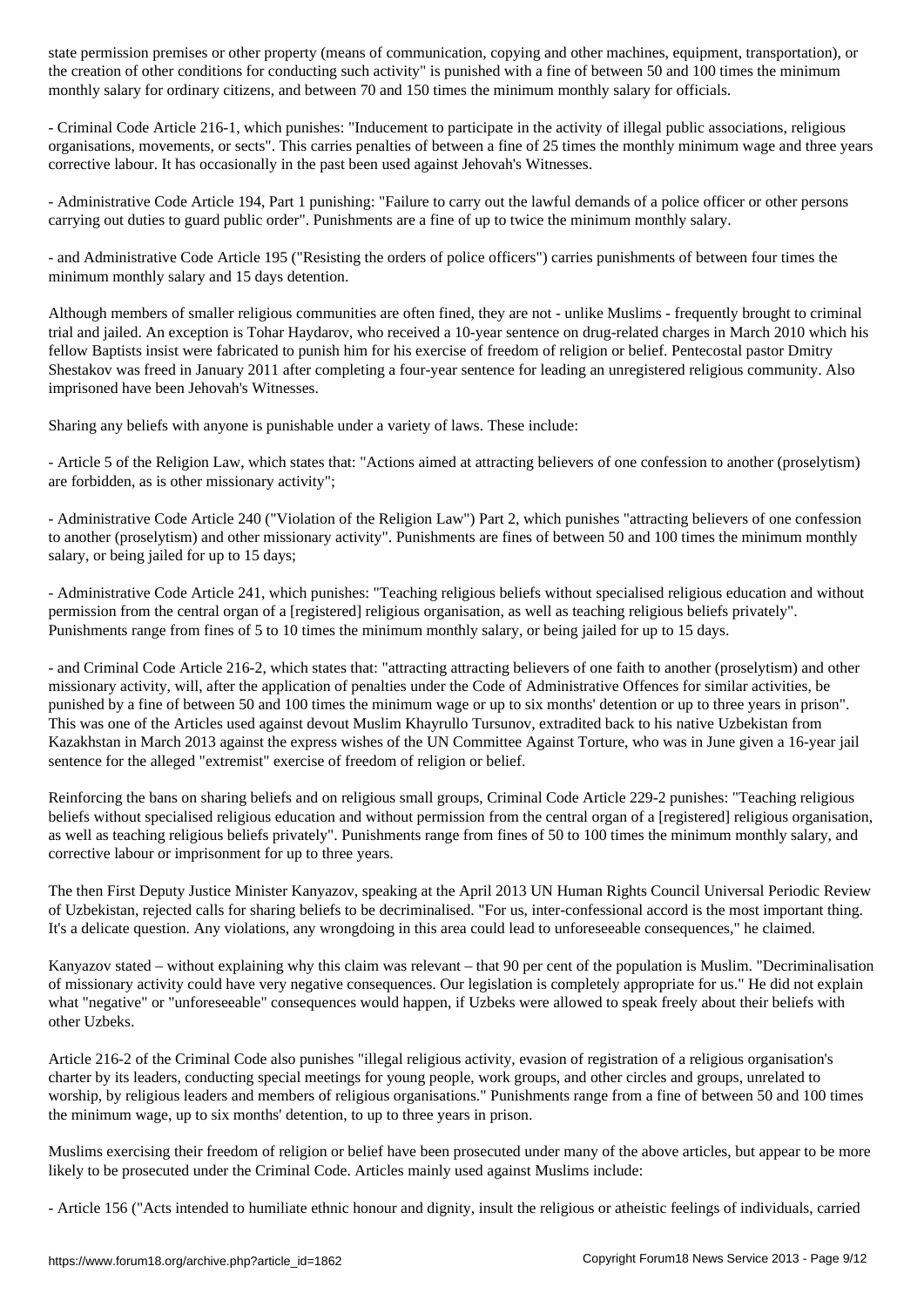or implicit limitation of rights or preferences on the basis of national, racial, or ethnic origin, or religious beliefs"). This Article has also been used against members of smaller religious communities. As Protestants within Uzbekistan have noted, the state's own incitement of religious intolerance and hatred violates this part of the Criminal Code.

- Various parts of Article 159 ("Attempts to change the Constitutional order"), punishable by up to 10 years in jail. Parts of this Article penalise the use of violence, such accusations often being made against Muslims irrespective of what they did;

- Article 216 ("Illegal establishment or reactivation of illegal public associations or religious organisations, as well as active participation in their activities"), punishable by up to 5 years in jail.

- Article 242 ("Organisation of a criminal society"), punishable by up to 15 years in jail;

- Article 244-1, Part 3, which punishes: "Dissemination of materials containing ideas of religious extremism, separatism, and fundamentalism, calls for pogroms or violent eviction, or aimed at creating panic among the population, as well as the use of religion for purposes of breach of civil concord, dissemination of calumnious and destabilising fabrications, and committing other acts aimed against the established rules of conduct in society and public order". Point a specifies "with previous planning or by a group of individuals". This Article was used in November 2012 to convict nine men in Tashkent Region whose only "offence" was to meet together to study the Koran and learn to pray;

- and Article 244-2, Part 1 ("Creation, leadership or participation in religious extremist, separatist, fundamentalist or other banned organisations"). This Article was used in December 2010 to sentence 19 Muslim prisoners of conscience to between three and nine years in jail. Their "offence" was to belong to Shohidiya, an Islamic religious movement which follows the Koran but not the hadiths. The Article was also used in attempts to extradite Protestant Pastor Makset Djabbarbergenov from Kazakhstan, and former imam Khabibullo Sulaimanov from Kyrgyzstan. Both were accused by Uzbekistan of being Islamic fundamentalists and terrorists.

#### Unfair trials

Trials for breaking laws are often conducted unfairly, and officials who violate laws supposedly defending human rights appear never to be prosecuted or punished in any other way. A typical example was the June 2013 trial of two Baptists from Gazalkent in Tashkent Region for leading a meeting for worship without state permission. After a police raid, nine Baptists had been detained and threatened with violence by police but the court ignored this. After a three-minute court hearing Judge Ikrom Obidov fined Nikolai Savorovsky 80 times the minimum monthly salary, and Timur Zagvozdin four times the minimum monthly salary. Protestants close to the case also complained that Judge Obidov's decision stated:

- that Zagvozdin had no citizenship, when he is a citizen of Uzbekistan;

- that a named Russian/Uzbek translator had been present at the hearing, but no translator was present;

- and that two police officers who had participated in the raid – Shalovat Abdurashidov of the Criminal Investigation Department and Timur Umarov – had been questioned in court, but they were not present in court.

Officials including the Judge refused to discuss the case with Forum 18.

#### Prisoners of conscience

Many Muslims have been given long prison terms to punish them for exercising their right to freedom of religion or belief. Mehrinisso Hamdamova and two other women were sentenced to up to seven years in jail in April 2010 after being arrested for holding unauthorised religious meetings. Sports journalist and religious commentator Hairulla Hamidov and 18 others were fined and jailed for up to six years in June 2010. Very many Muslims who read the works of the deceased Turkish Muslim theologian Said Nursi - whose books are banned in Uzbekistan - have been given long prison terms.

Gayrat Khusanov and Shuhrat Yunusov were given seven year jail terms in November 2012, for meeting with seven others to read the Koran and pray together. The other seven Muslims' appeals against three year suspended jail terms were rejected. In June 2013 Khayrullo Tursunov was sentenced to 16 years in jail for alleged "extremist" Islamic religious activity. He had been extradited back to his native Uzbekistan from Kazakhstan in March, against the express wishes of the UN Committee Against Torture. Relatives outside Uzbekistan complained to Forum 18 that the case had been "fabricated" to punish him for his religious activity.

There is reliable information that thousands more Muslims are imprisoned, usually on accusations of belonging to terrorist, "extremist" or banned organisations, or on other charges which may appear to relate to the exercise of freedom of religion or belief. But the nature of the Uzbek "justice system", in which the planting of evidence and torture by the authorities is often credibly claimed, makes it unlikely that the authorities – or anyone else - knows how many of these prisoners are guilty of involvement in violence or some other crime, are disliked by the authorities or an official for some other reason, or are "guilty" of being devout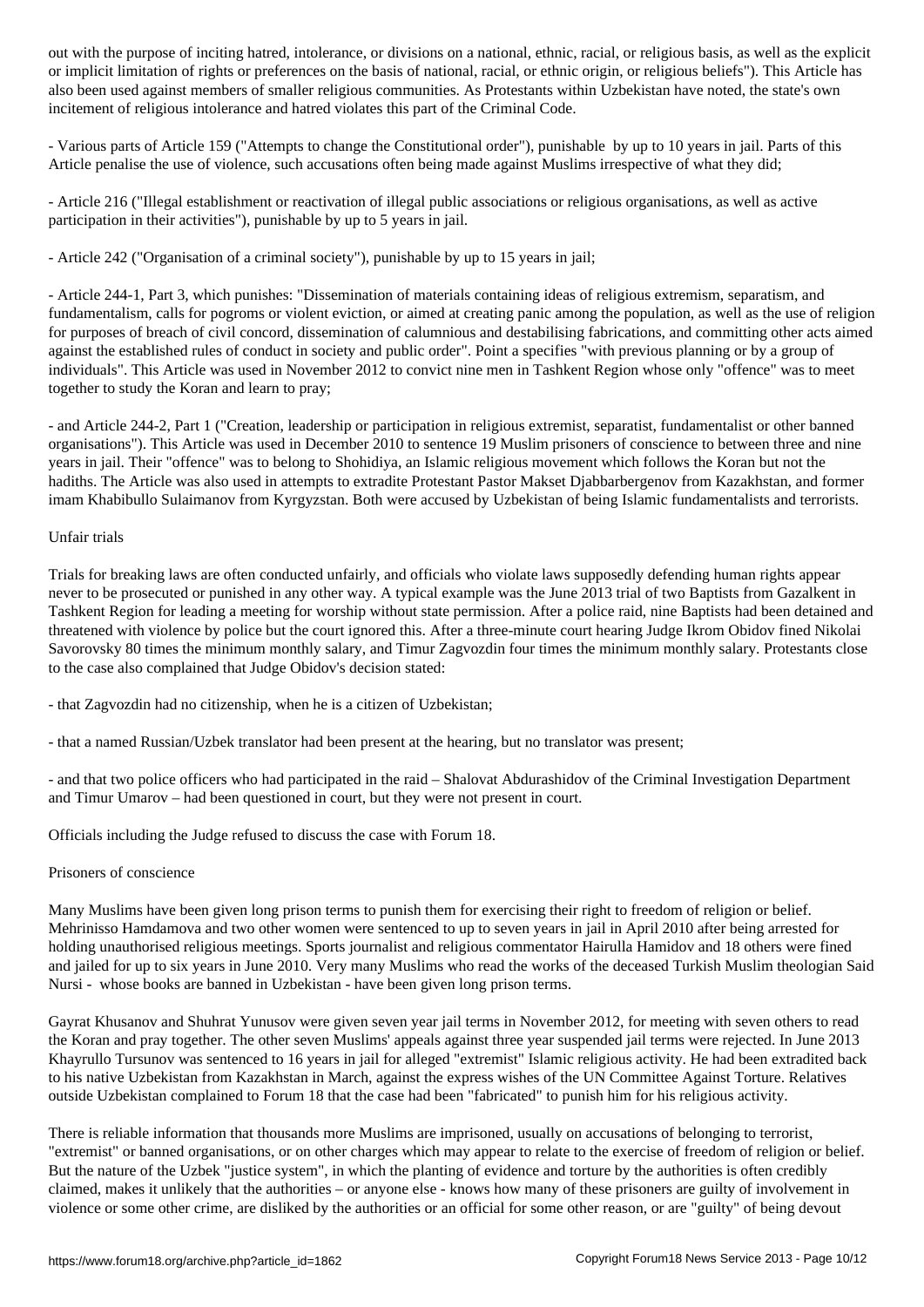the people arrested had committed. The only reason for such arrests was that a higher official had ordered someone to be arrested without stating why.

There are violent groups which oppose the state, even though their violence is infrequent, but the authorities' own violence and injustice fuels support for such groups. When Forum 18 has asked Uzbeks who sympathise with such groups why they do so, they often indicate that their sympathy is motivated by a dislike of the government's unjust and oppressive actions.

Freedom of religion or belief is denied to all prisoners. Prison and labour camp conditions are harsh, and even the communities regarded as the main "traditional" faiths – the state-controlled Muftiate and the Russian Orthodox Church – appear to have only limited access to prisoners. Other faiths told Forum 18 they have almost no access. Prisoners are often punished for religious activity in jails or labour camps, religious believers and human rights defenders have told Forum 18, however officials insist to Forum 18 that prisoners' religious freedom is respected.

Relatives of imprisoned Muslim prisoners of conscience, jailed for exercising their religious freedom, told Forum 18 that prisoners "cannot openly pray, or read any Muslim literature - even the Koran". The Muftiate has denied this. Mukhammadakmal Shakirov of the Muftiate in May 2013 also claimed to Forum 18 that the Muftiate's clergy have recently visited Muslims in prison. But when asked which was the last prison they visited and when this was, Shakirov refused to say. Muslim prisoners have also been denied the right to openly pray and fast when trying to mark Ramadan. An official of an officially-recognised religious community, who wished to remain anonymous for fear of state reprisals, told Forum 18 that their clergy are not allowed by the authorities to visit or conduct religious ceremonies in prisons. Christian prisoners of conscience are also known to have suffered from bans on openly praying and reading religious literature, including the Bible.

In addition to Baptist prisoner of conscience Haydarov, imprisoned since March 2010, other individuals have been imprisoned in recent years for exercising their right to freedom of religion or belief. In addition to Shestakov, other recent prisoners of conscience include Jehovah's Witness Abdubannob Ahmedov, freed in March after four years and seven months' imprisonment for "illegal organisation of a religious community". He was given an extra 30 month sentence in June 2012 just a month before his first sentence was due to end, but was freed nine months later. Two other Jehovah's Witnesses - Sergei Ivanov and Olim Turaev – were freed in May 2012.

The future?

Uzbekistan systematically violates intertwined fundamental rights - such as freedom of religion or belief, of expression and of assembly, and to be free of torture - it has solemnly undertaken to respect and defend. Indeed, the interlocking nature of these human rights violations appear designed to impose total state control on all of society.

State officials repeatedly deny that human rights violations take place. Without fundamental changes in the attitudes and actions of officials - especially genuine independently verifiable implementation of the state's human rights obligations – Uzbekistan is likely to remain a place where fundamental human rights are violated with impunity. (END)

For a personal commentary by a Muslim scholar, advocating religious freedom for all as the best antidote to Islamic religious extremism in Uzbekistan, see http://www.forum18.org/Archive.php?article\_id=338.

Previous Forum 18 Uzbekistan religious freedom surveys can be found at http://www.forum18.org/analyses.php?region=33.

Full reports on freedom of thought, conscience and belief in Uzbekistan can be found at http://www.forum18.org/Archive.php?query=&religion=all&country=33.

A compilation of Organisation for Security and Co-operation in Europe (OSCE) freedom of religion or belief commitments can be found at http://www.forum18.org/Archive.php?article\_id=1351.

Follow us on Twitter @Forum\_18 (http://twitter.com/forum\_18)

Follow us on Facebook @Forum18NewsService (http://www.facebook.com/Forum18NewsService)

All Forum 18 text may be referred to, quoted from, or republished in full, if Forum 18 is credited as the source.

All photographs that are not Forum 18's copyright are attributed to the copyright owner. If you reuse any photographs from Forum 18's website, you must seek permission for any reuse from the copyright owner or abide by the copyright terms the copyright owner has chosen.

© Forum 18 News Service. All rights reserved. ISSN 1504-2855.